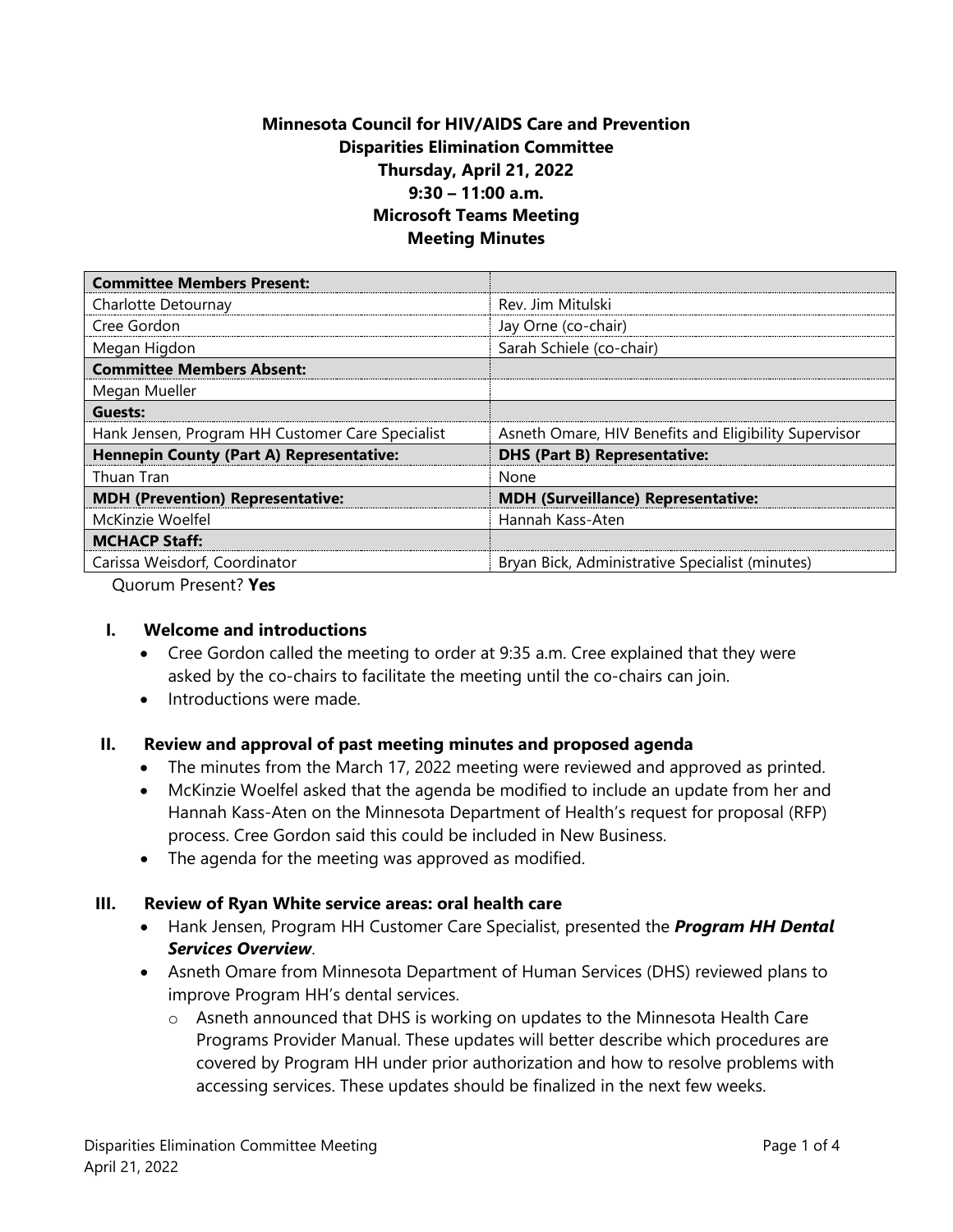- o Asneth Omare stated that Program HH is working closely with Minnesota Health Care Programs (MHCP) to make sure Program HH can cover more services, and to make the prior authorization process more flexible. Program HH is looking for ways to be more proactive about finding claims or prior authorizations that are stuck in the system.
- $\circ$  Asneth added that she hopes the increase in dental reimbursement rates under MHCP will lead to more dental providers participating. She explained that the rate is currently only about 20 cents on the dollar and will nearly double.
- Jay Orne stated that the Disparities Elimination Committee should be looking at how different populations might run into unique issues with fully accessing dental benefits. They pointed out that the oral health care system seems complex and asked who is available to help people navigate it.
	- o Asneth replied that Hank Jensen is the main contact for Program HH consumers who need help navigating the system.
	- o Asneth explained that the prior authorization process is determined by state legislation, and it occurs between Minnesota Health Care Programs and the provider. Providers and clients both have a path to appeal when a prior authorization request is denied.
	- o Asneth added that case managers, benefits counselors and social workers in the Ryan White system should be able to help advocate for clients.
	- o Hank added that the University of Minnesota's School of Dentistry has been a reliable provider for Program HH consumers, but it can be hard to get an appointment as a new patient. He said there is a waiting list, but people often get appointments sooner than the estimate they are given.
- Jay asked for input from anyone in today's meeting about how familiar they feel with the dental benefit system.
	- o Asneth said that an example of how complex the Ryan White system can be is that Part B funds dental services at the Minnesota Department of Human Services (DHS), while Part F funds are awarded to Hennepin Healthcare.
	- o Asneth added that DHS maintains a listserv for updates on Program HH. She invited the committee's members to let her or Hank know if they want to be added, and then they will receive updates such as a notification when the MHCP Provider Manual updates are finished.
	- o Asneth and Hank provided contact information for further questions or requests to be added to the listserv:
		- [Asneth.N.Omare@state.mn.us](mailto:Asneth.N.Omare@state.mn.us)
		- [Hank.Jensen@state.mn.us](mailto:Hank.Jensen@state.mn.us)
		- Program HH Customer Care: 651-431-2398
- Jay mentioned that the Minnesota Ryan White data dashboard used by the council shows much less utilization for oral health care services among Black/African American individuals.
	- o Cree Gordon said this might illustrate a need to make some of Program HH's services easier to navigate so that people experience less system fatigue.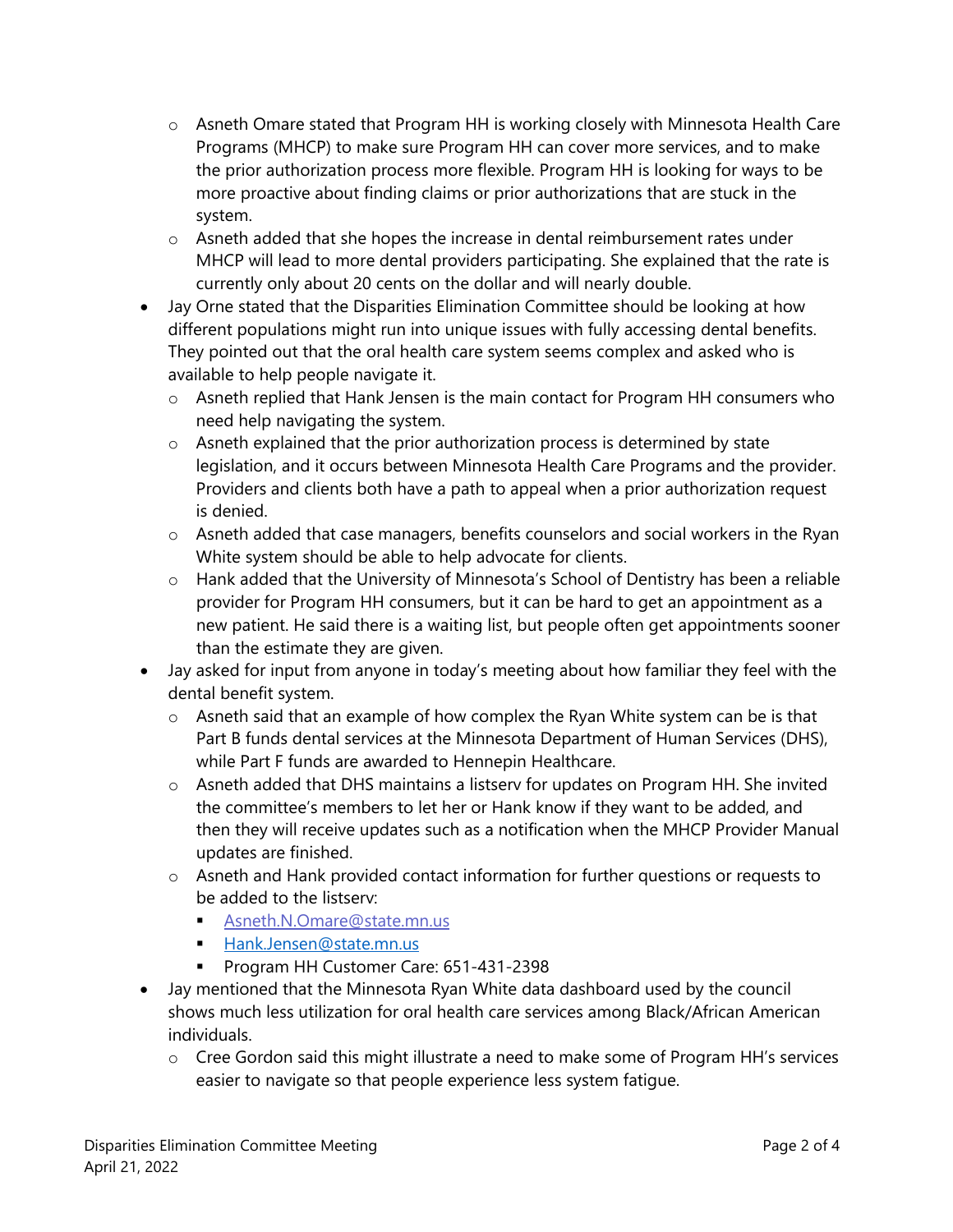- $\circ$  Hank Jensen stated that Program HH dental is one of the smaller Minnesota Health Care Programs, and providers may not be aware that it covers more wraparound benefits than Medical Assistance. Providers may incorrectly tell clients that something isn't covered.
- $\circ$  Asneth Omare shared that there are some dental providers who routinely work with the HIV community. She said she and Hank will be providing more education to providers and consumer groups. She emphasized that making sure your provider is in-network is critical to the process.

## **IV. New business / unfinished business**

- As an item of new business, McKinzie Woelfel and Hannah Kass-Aten provided an update on the Minnesota Department of Health's (MDH) request for proposal (RFP) process.
	- o McKinzie explained that MDH's RFP for prevention programs will be released in mid-July. It will cover five years from 2023-2028. The amount is estimated to be \$3,272,000. The RFP will cover MDH's HIV testing program, pre-exposure prophylaxis (PrEP) programs, and Syringe Service programs.
	- o McKinzie illustrated how MDH is working to incorporate feedback from grantees into this RFP.
		- Providers reported that testing was oversaturated within certain populations. McKinzie explained that MDH's HIV prevention RFP came out first, and then MDH received more funding from the Minnesota Department of Human Services for early intervention services (EIS). This year EIS, Centers for Disease Control and Prevention (CDC), and state funding are all coming at the same time.
		- McKinzie stated that grantees experienced frustration with MDH's 75% testing requirement in priority populations. That was difficult to achieve, especially for agencies that conducted large outreach events. McKinzie announced the requirement will be changed to 55%. Had to be more flexible within current RFP due to the HIV outbreaks that are happening.
		- McKinzie mentioned that MDH got feedback from smaller agencies that they did not want to apply if they would have to compete with larger organizations. With this RFH, MDH is committed to having a capacity-building track. MDH is working with its community health equity group to get ideas.
	- o Jay asked what trends are being seen and how priority populations will be chosen for the next RFP. McKinzie answered that once MDH determines the priority populations, MDH presents the information to the Disparities Elimination Committee and to the council before the RFP is published.
	- o Hannah Kass-Aten added MDH is looking at a variety of measurements to determine its priority populations.
		- These measurements include HIV incidence over the last five years in different populations, both as a proportion and as a rate. HIV prevalence will also be looked at as a proportion and as a rate.
		- Hannah said that MDH will also study data on HIV testing and where they found success in the last five-year round of funding.